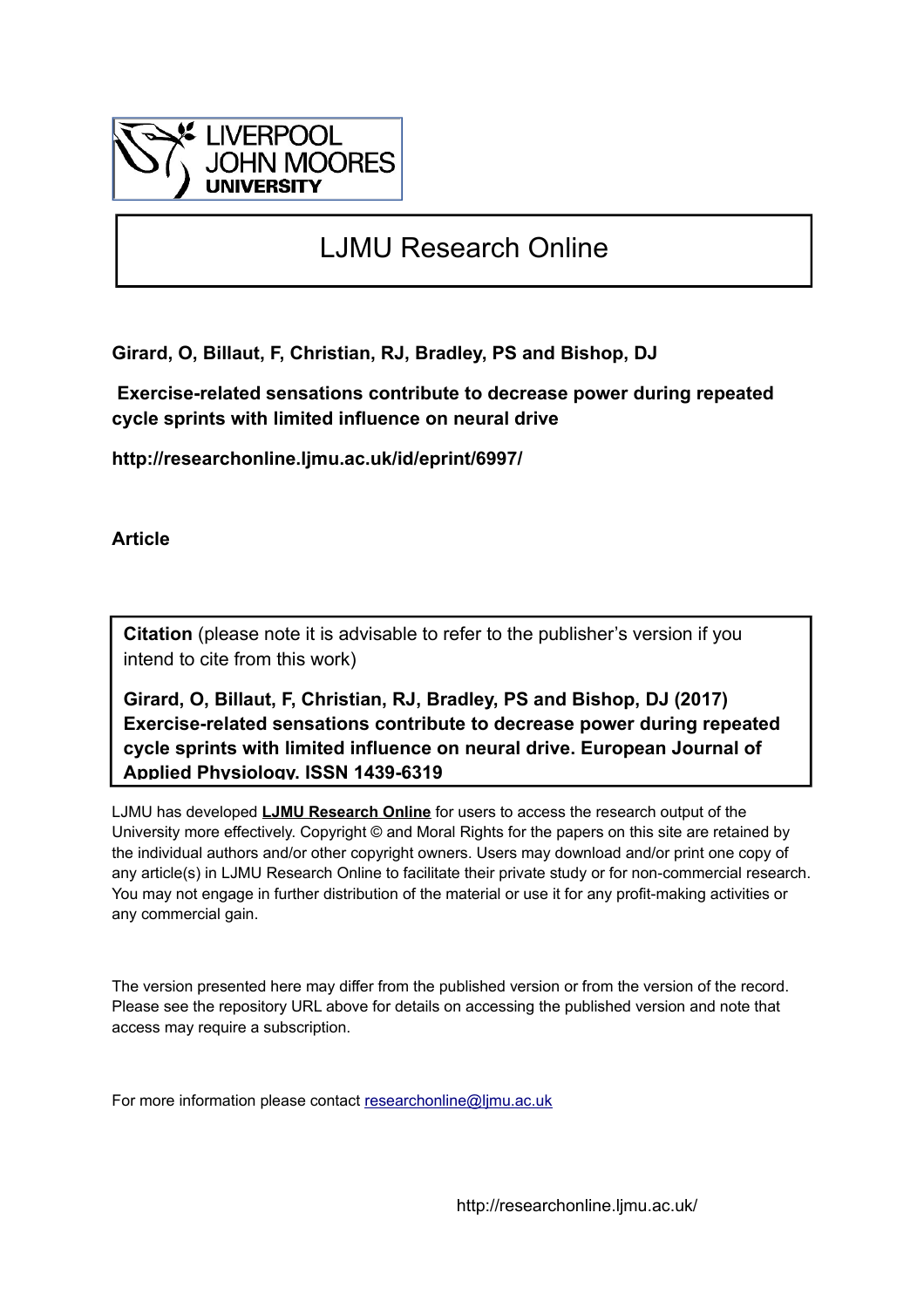**Title: Exercise-related sensations contribute to decrease power during repeated cycle sprints with limited influence on neural drive**

Authors: Olivier Girard<sup>1,2\*</sup>, François Billaut<sup>3</sup>, Ryan J Christian<sup>1,4</sup>, Paul S Bradley<sup>5</sup>, David J Bishop<sup>4</sup>

## **Affiliations:**

<sup>1</sup> Athlete Health and Research Performance Center, Aspetar Orthopaedic and Sports Medicine Hospital, Doha, **Qatar** 

<sup>2</sup> Institute of Sport Sciences, University of Lausanne, Lausanne, Switzerland

<sup>3</sup> Département de kinésiologie, Université Laval, Québec, Canada

4 Institute of Sport, Exercise and Active Living (ISEAL), Victoria University, Melbourne, Australia

<sup>5</sup> Research Institute for Sport and Exercise Sciences (RISES), Liverpool John Moores University, Liverpool,

United Kingdom

# **Corresponding author:**

Olivier Girard

Athlete Health and Research Performance Center, Aspetar Orthopaedic and Sports Medicine Hospital, Doha,

Qatar

Email: oliv.girard@gmail.com

Phone: +974 33897040

**Submission type: Original article** 

**Running head:** Repeated sprinting and perceptual sensations

**Keywords:** Perceptual cues; Repeated-sprint ability, Hypoxia, Central fatigue, Overall perceived exertion.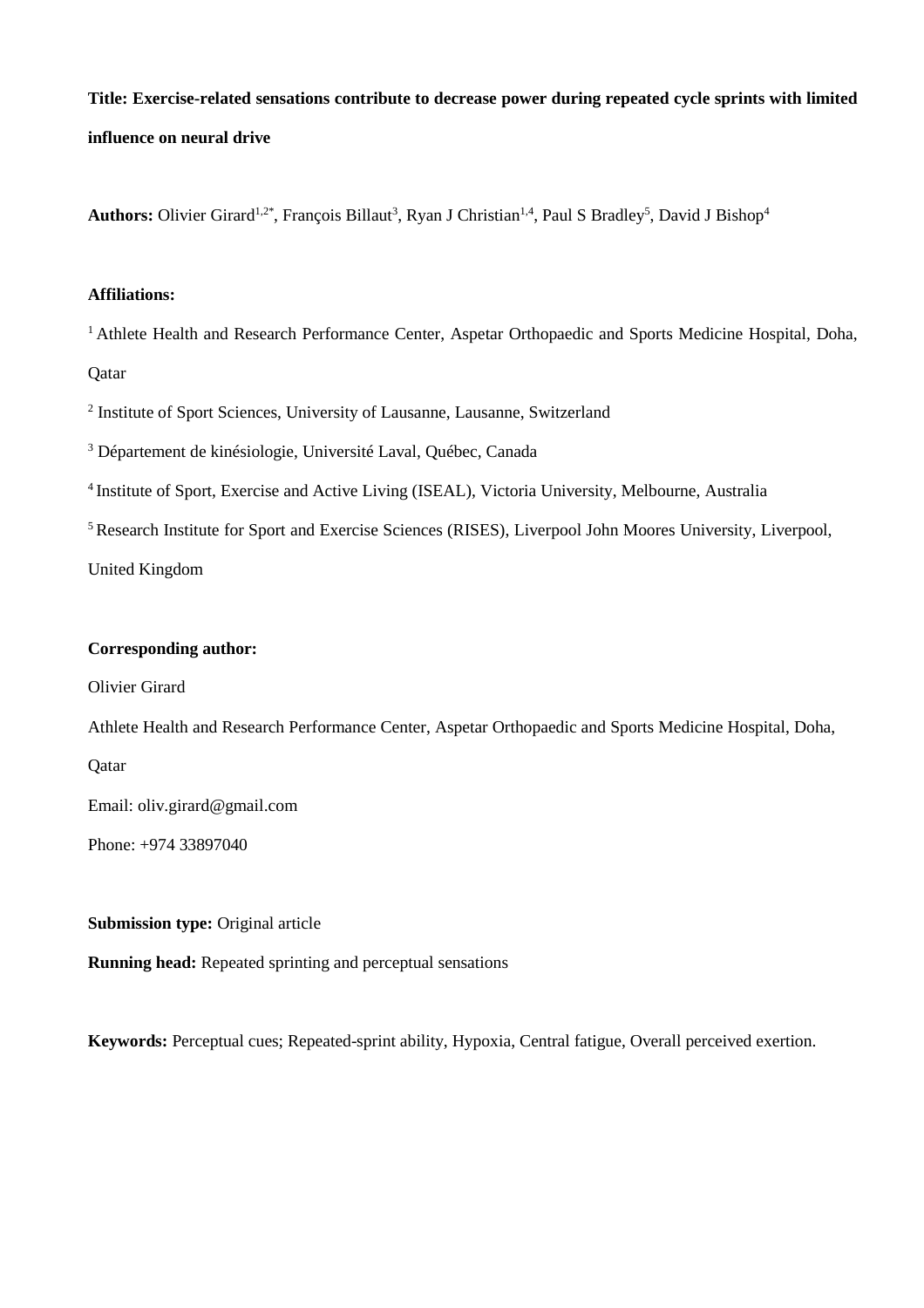#### **Abstract**

*Purposes:* We manipulated the inspired oxygen fraction (FiO<sub>2</sub>) to examine the effects of physiological perturbations on exercise-related sensations and the neural drive of the quadriceps during repeated, brief, maximal cycle sprints.

*Methods:* Nine active males completed a repeated sprint cycle protocol  $(10 \times 4)$ -s maximal sprints with 30 s of passive recovery) in normoxia (NM; FiO<sub>2</sub> 0.21) and severe normobaric hypoxia (HY; FiO<sub>2</sub> 0.13). Peak power, quadriceps Root Mean Squared electromyography (RMS EMG), physiological (heart rate, arterial oxygen saturation, blood lactate concentration) and perceptual responses were recorded.

*Results:* The 10 sprints in HY were associated with lower arterial oxygen saturation values compared to NM  $(80.7 \pm 0.9 \text{ vs. } 95.6 \pm 0.6\%; P<0.001;$  Effect Size [ES]=0.98), higher blood lactate values  $(11.9 \pm 0.4 \text{ vs. } 9.9$  $\pm$  0.9 mmol.L<sup>-1</sup>; P=0.05; ES=0.36), and greater exercise-related sensations (~36%; P<0.001; ES>0.47). Mean power for sprints 1-10 were lower  $(-13 \pm 3\%)$ ; P=0.001; ES=0.79), and sprint decrement was more pronounced in HY compared to NM (21.4  $\pm$  3.7 *vs*. 13.2  $\pm$  2.7%; P=0.003). There was a 17% decrease in RMS EMG activity from the first to the last sprint  $(P<0.001; ES=0.65)$ , independent of condition  $(P=0.597;$  $ES=0.04$ ).

*Conclusions:* Despite severe hypoxia exacerbating both physiological and perceptual perturbations, the performance decrement observed during the repeated sprint protocol did not coincide with an accentuated decline in RMS EMG activity. These data suggest that higher-than-normal exercise-related sensations or perceptions coincide with fatigue during repeated sprinting, independent of changes in neural drive, when the task characteristics are known beforehand.

**Keywords:** Perceptual cues, Repeated-sprint ability, Hypoxia, Central fatigue, Overall perceived exertion.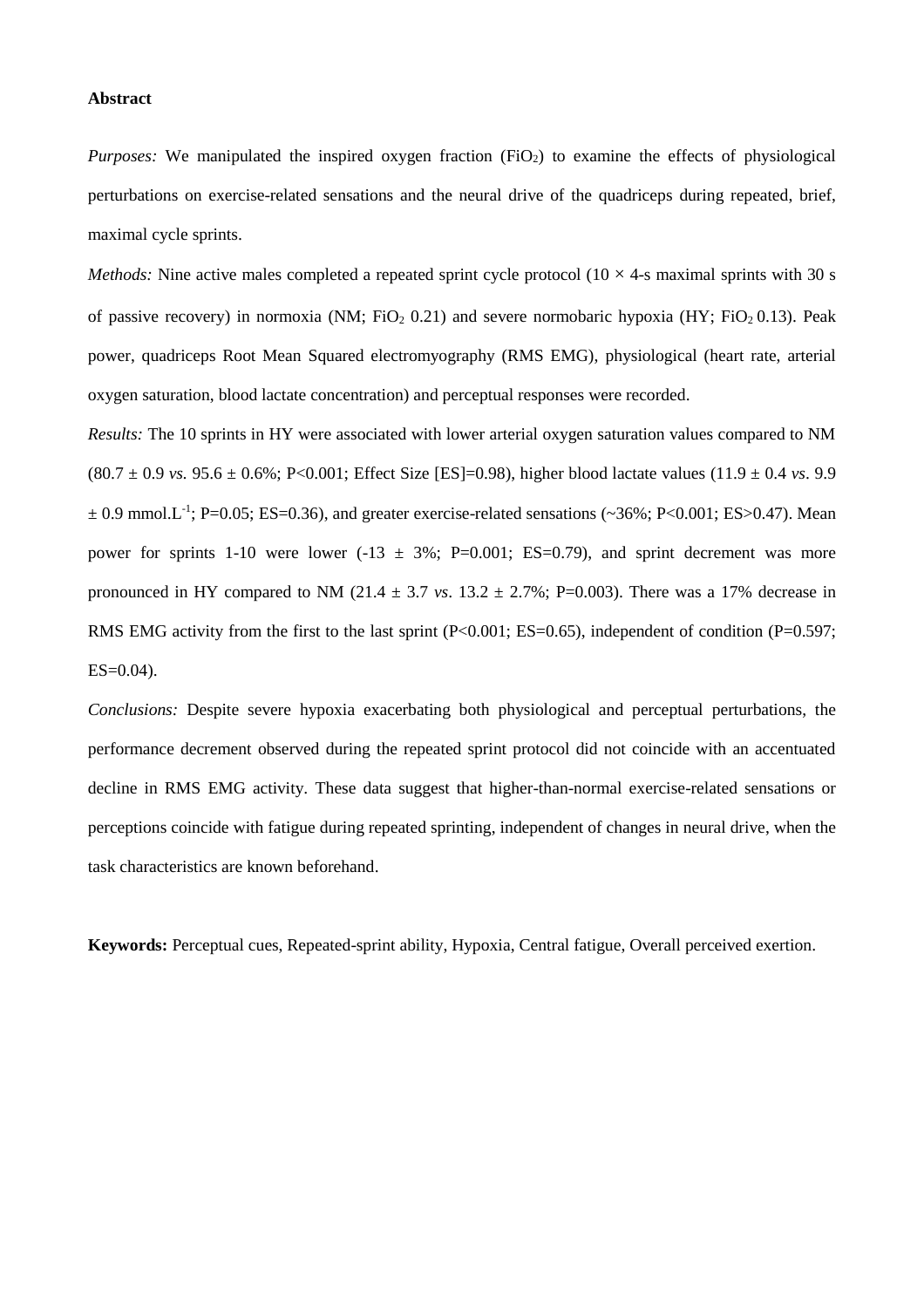# **ABBREVIATIONS**

- **EMG:** Electromyography
- **FiO2:** Fraction of inspired oxygen
- **HY:** Hypoxic conditions
- **MP:** Mean power
- **NM:** Normoxic conditions
- **RMS EMG:** Root Mean Squared electromyography
- **RPE:** Ratings of perceived exertion
- **RSA:** Repeated-sprint ability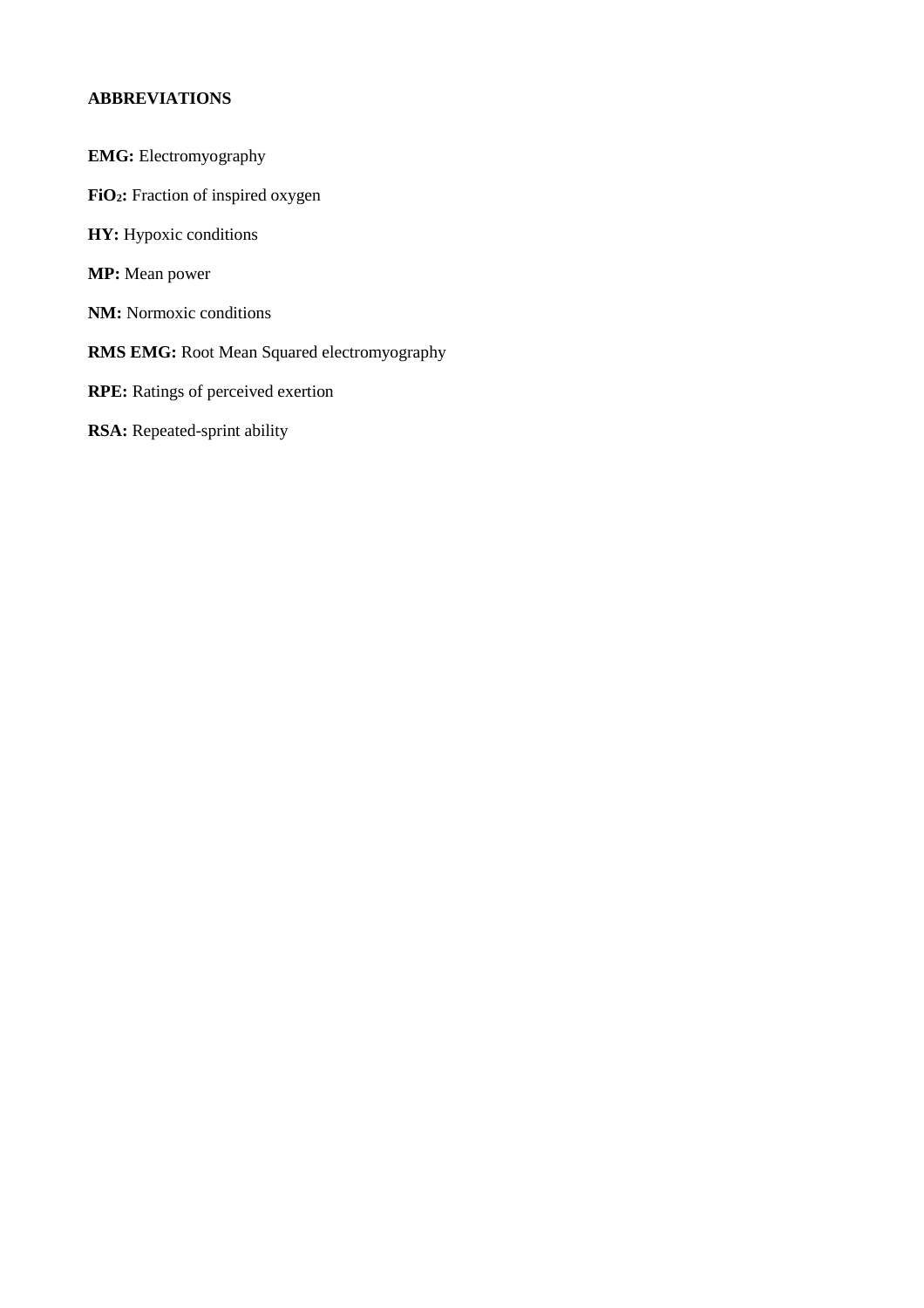### **INTRODUCTION**

Repeated-sprint exercise requires muscles to perform intermittently at maximal contraction rates (Rorresperalta et al. 2016). It is widely recognised that muscle disturbances (*i*.*e*., muscle excitability, limitations in energy supply, metabolite accumulation) have a major contribution to the subsequent musculature fatigue, which manifests as an inevitable reduction in mechanical power during successive efforts (Mendez-Villanueva et al. 2012). A decline in neural drive to the active musculature, as assessed via surface electromyography (EMG) signals (*i*.*e*., a reasonable proxy for net motor unit activity), also becomes apparent when there is a substantial (*e*.*g*., above 8%) sprint decrement (*i*.*e*., the decline in repeated sprint performance relative to the first sprint) (Girard et al. 2011). The mechanisms underpinning fatigability and the associated performance decrements are complex, and influenced by the complex interplay between physiological disturbances and exercise-related sensations (Minett and Duffield 2008).

Homeostatic disturbances of multiple regulatory systems (*i*.*e*., skeletal muscles, the heart and lungs) provide exercise-related sensations or perceptions that accompany reduction in voluntary contractile force (Taylor and Gandevia 2008; Marcora and Staiano 2010). While ratings of perceived exertion (RPE) have been used in numerous models of endurance exercise performance regulation (*i*.*e*., psychophysiological model: Smirmaul 2012; inhibitory afferent feedback model: Amann 2011) to reflect the conscious sensation of how hard, heavy and strenuous a physical task feels (Marcora 2010), little agreement exists over where this perception of effort (also referred as exertion) originates. In fact, the continued use of a single measure of global perception of effort during exercise (*i*.*e*., RPE) limits investigations into the possible role of different exercise-related sensations (*e*.*g*., pain and fatigue perception in the muscles or lungs) in altering power (pacing) during maximal exercise.

In a pioneering study, O'Connor and Cook (2001) demonstrated that humans are able to differentiate between the perception of pain and the perception of effort during moderate-intensity  $(\sim 70\%$  of peak maximal oxygen uptake) cycling. In fact, each sensation is linked with different underlying neurophysiological mechanisms (O'Connor and Cook 1999). Recently, we have also reported that humans have the ability to differentiate between "sense of effort" or a "conscious awareness of the central motor command" (*i*.*e*., a cognitive feeling of work associated with voluntary actions: Pageaux 2016) and other sensations related to physical activity. These other sensations, originating via sensory afferent feedback from various organs that include skeletal muscles, the heart, and lungs (Christian et al. 2014), include among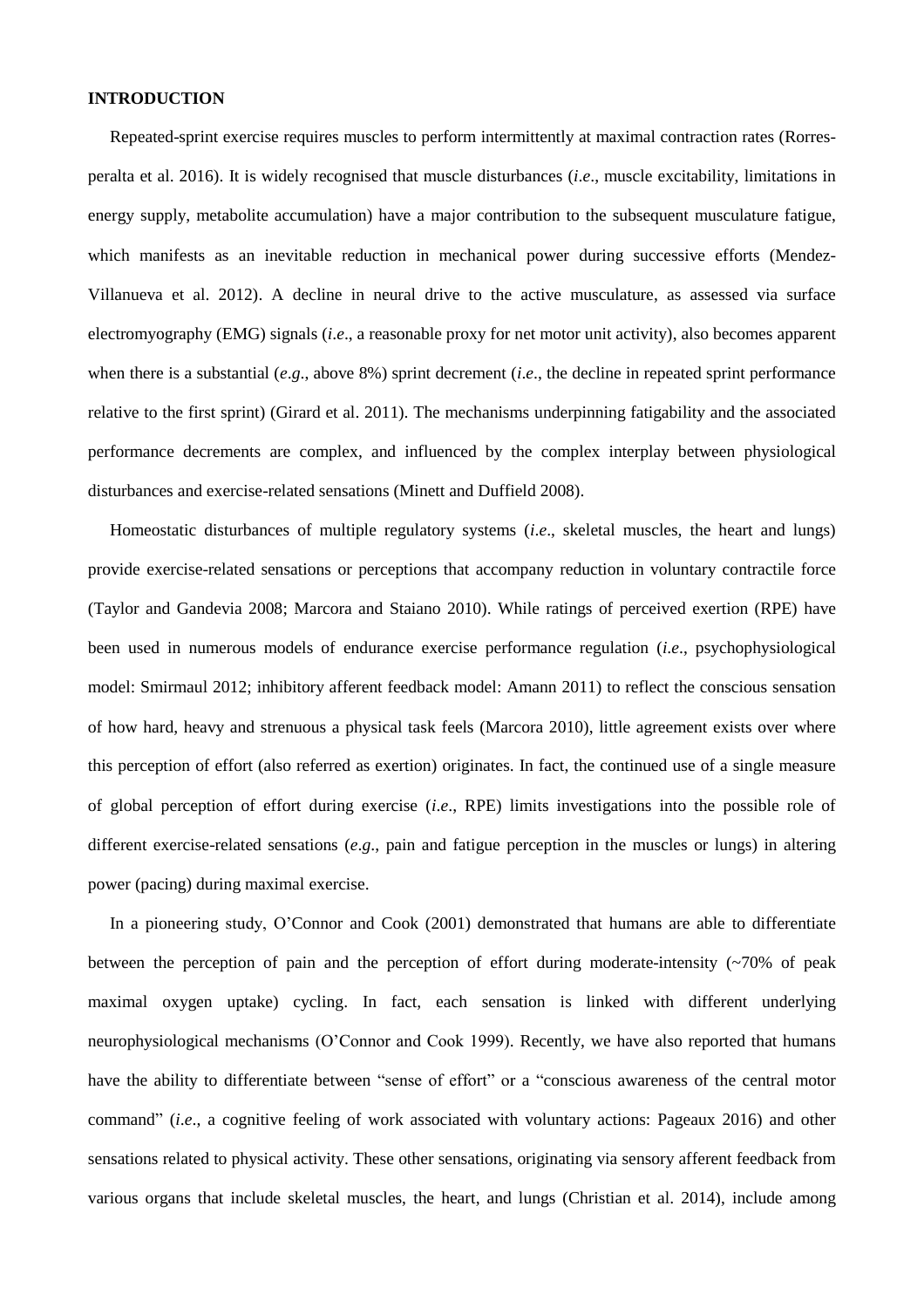others difficulty breathing (*i*.*e*., dyspnea) or limb heaviness (*i*.*e*., the degree of hurt experienced in a specific muscle group: O'Connor and Cook 2001). To date, our understanding of what role these sensations play in regulating exercise performance, particularly during repeated maximal effort exercise, is incomplete. Hence, in the repeated-sprint ability (RSA) literature, there is a pressing and relevant need to differentiate between RPE that is typically exacerbated with effort repetitions (Billaut et al. 2011; Girard et al. 2015) and other exercise-related sensations or perceptions. This limits the implementation of effective training, as well as nutritional and recovery strategies, to optimise performance.

The ability to repeated maximal efforts, also known as RSA, is an important determinant of team-sport performance (Girard et al. 2011). However, typical RSA protocols pose a methodological problem. Deception studies involving either short-duration, maximal, isolated muscle contractions (Halperin et al. 2014) or repeated cycle sprints (Billaut et al. 2011) report a reduced neural drive. This highlights the existence of pre-exercise anticipatory pacing strategies, in accordance with the participant's belief that a longer task duration may be more detrimental. Nonetheless, the nature of the sensory signals involved in perception of effort generation is still debated, with afferent feedback, corollary discharge, and combined models put forward to explain the generation of perceived exertion (Tucker 2009; Smirmaul 2012). In order to circumvent any influence of conscious pacing strategies, maximal-effort tasks (*i*.*e*., briefs maximal "allout" voluntary contractions) of short  $(< 10 s)$  duration are increasingly employed (Christian et al. 2014; Halperin et al. 2014). In fact, the presence of any pre-determined anticipatory pacing strategy during a maximal-effort exercise task is likely to decrease with shorter effort durations (Wittekind et al. 2011; Girard et al. 2016). Repeated "all-out" efforts of brief duration (< 5 s) would therefore provide an appropriate model to explore the time course of changes in perception of effort and exercise-related sensations or perceptions during maximal efforts.

The aim of this study was to exacerbate physiological perturbations through exposure to severe hypoxia likely impairing exercise tolerance (*i*.*e*., presumably also inducing higher afferent feedback: Amann 2011; Girard et al. 2014), and explore the consequences on effort perception and exercise-related sensations during brief, repeated, maximal cycle sprints. It has been reported that an earlier and larger development of peripheral fatigue in an O<sub>2</sub>-deprived environment leads to a more pronounced decrease in quadriceps neural drive, higherthan-normal RPE readings, and eventually a dampened RSA, compared to a sea-level control (Billaut et al. 2013; Billaut and Aughey 2013; Brocherie et al. 2016). Furthermore, an exacerbated perception of effort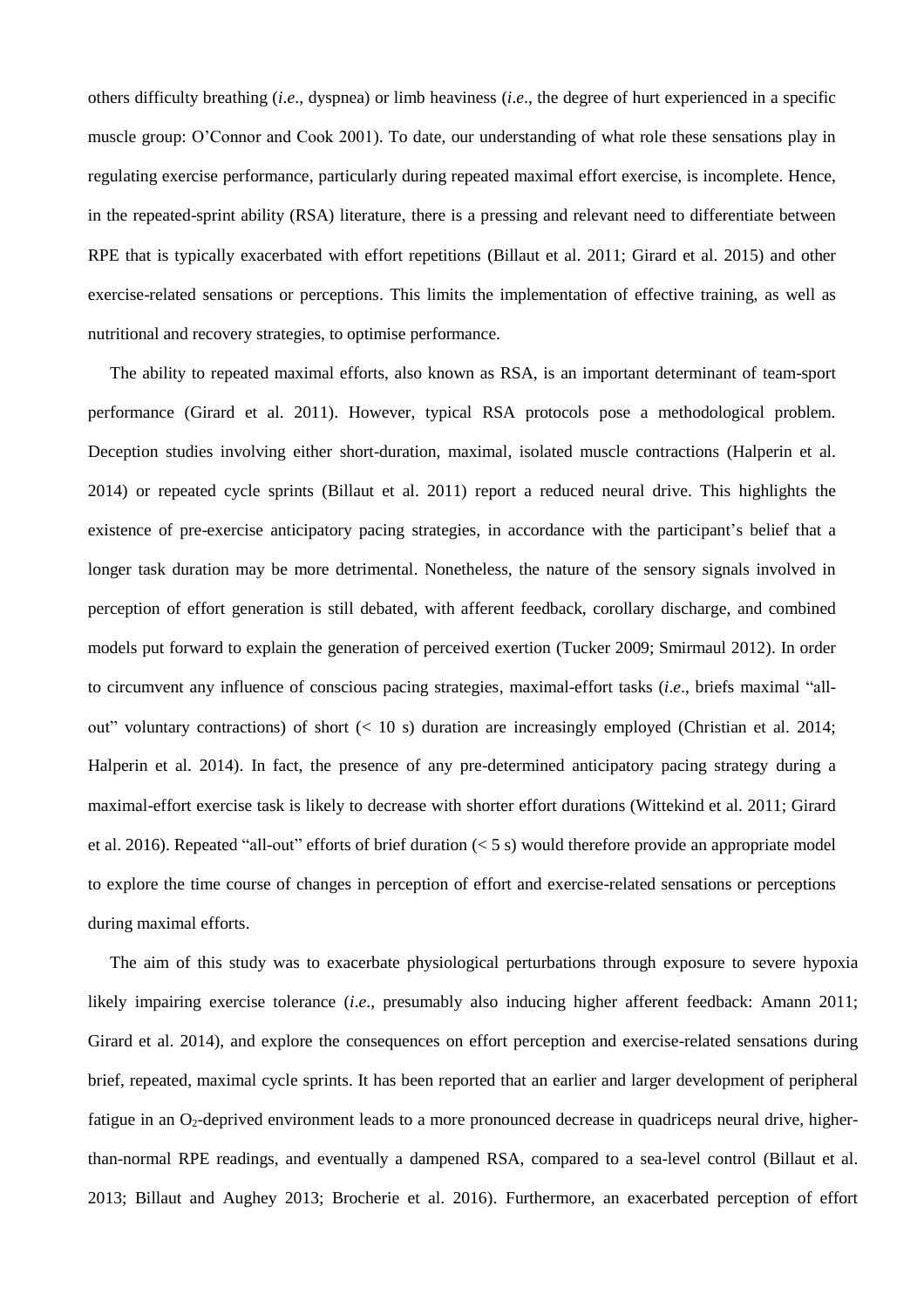induced by a decrease in force production capacity or mental exertion are signs of fatigue (Enoka and Stuart 1992; de Morree et al. 2012). With this in mind, it was hypothesised that decreased performance during repeated maximal-effort exercise under hypoxic exposure would be accompanied by an exaggeration of exercise-related sensations or perceptions.

#### **METHODS**

#### **Participants**

Nine male, team-sport athletes volunteered for this study (mean  $\pm$  SD age 29.4  $\pm$  5.0 y, stature 1.80  $\pm$  0.38 m, body mass  $82.6 \pm 7.1$  kg). Participants were deemed "trained" according to the unified classification system proposed by De Pauw et al. (2013). Each participant completed a minimum of three individual 90 min sessions of high-intensity intermittent exercise training per week. Participants were all English-native speakers. They gave written informed consent before the commencement of the study after all the experimental procedures, associated risks, and potential benefits of participation had been explained. The study was approved by the Victoria University Human Research Ethics Committee. All procedures conformed to the Declaration of Helsinki.

## **Experimental Design**

Each participant performed one familiarization session. This was followed by two experimental trials under either acute normoxic (NM; simulated altitude/fraction of inspired  $O_2$  [FiO<sub>2</sub>]: 0 m/0.21) or hypoxic conditions (HY; ~4000 m/0.13) using a randomised, single-blind research design.

## **Familiarization session**

Participants reported to the laboratory one week prior to the first experimental session where they were familiarised with cycling on the SRM cycle ergometer (Schoberer Rad Meßtechnik, Jülich, Germany) and for the determination of their optimal cycling sprint cadence (*i*.*e*., the pedalling rate that would allow participants to produce the greatest amount of mechanical work during the maximal sense of effort 4-s bout; Martin and Spirduso 2001). Briefly, participants completed two sets of 5 maximal 4-s isokinetic cycling sprints on the SRM cycle ergometer, with cadences ranging from 100-140 rpm, and separated by 3 min of passive recovery. The one revolution peak power for each sprint was recorded via the SRM torque software (Version 12.98 SRM GMBH), and a parabolic curve fitted to the peak power of the 5 sprints, with the optimal cycling cadence being determined as the highest predicted peak power using the equation of best fit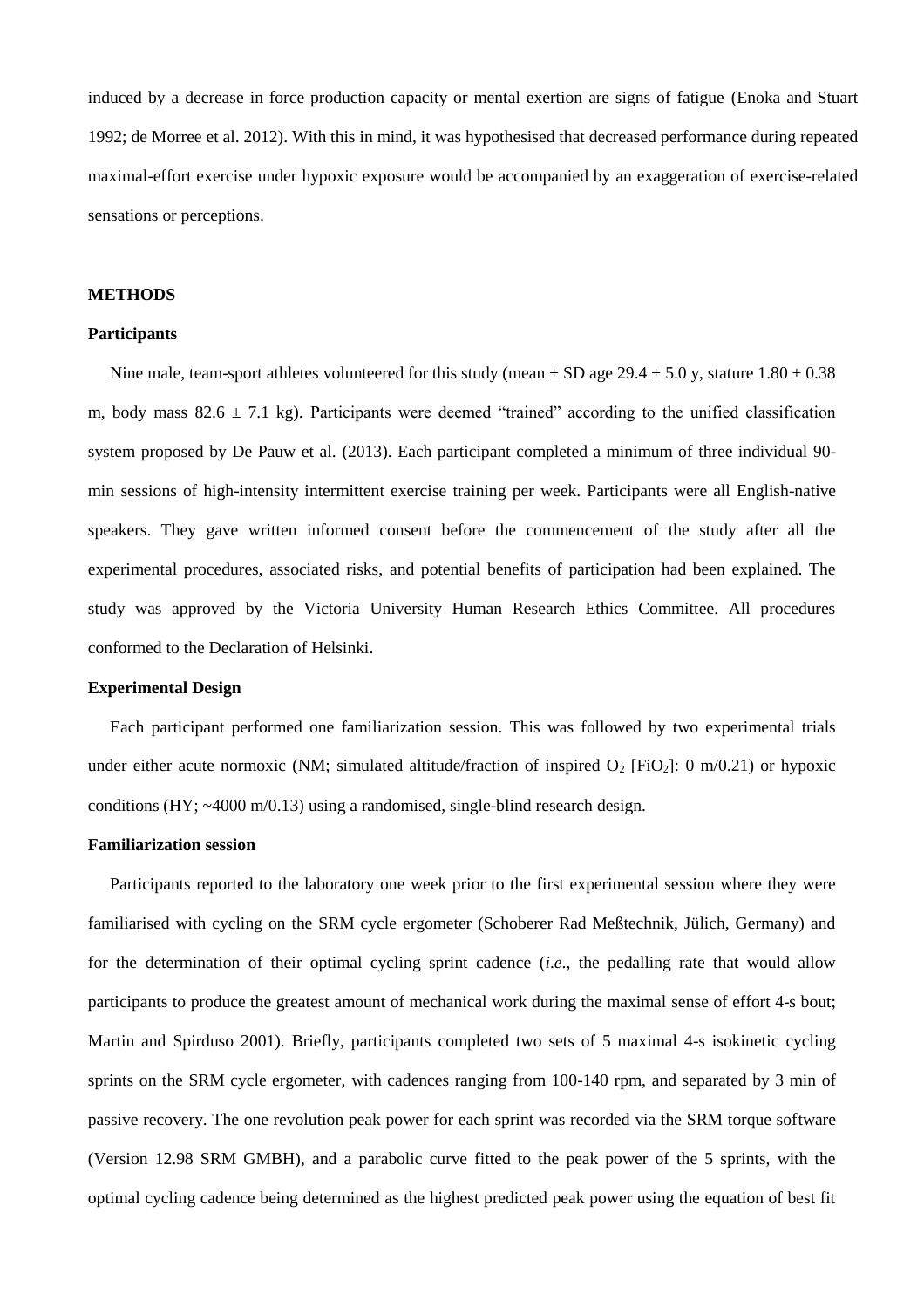for any given cadence. During the preliminary visit, participants were familiarised with the various modified Borg CR10 scales and particular attention was paid regarding the distinction between sense of effort and perceptual responses.

Participants were instructed that the "sense of effort" scale is used to set the level of subjective awareness of mental or physical effort expended during the exercise task (Abbiss et al. 2015) and was assessed from the question: *'How hard are you trying?'* (*i*.*e*., with the anchor points provided ranging from 0 or *"no effort"* to 10 or *"maximum effort"*). The illustration that *"a brief maximal effort requires a maximal voluntary effort despite only inducing a small amount of peripheral discomfort"* was explained to all participants (Smirmaul 2012). Sense of effort as well as rating of overall perceived exertion, perceived lower-limb heaviness, and perceived difficulty breathing, were recorded based on modified Borg CR10 scales (Christian et al. 2014). During the familiarization session all participants were thoroughly instructed on the distinction between task effort and awareness (sense of effort) and perceived exertion assessed with the various perceptual scales. Specifically, participants were instructed that these perceptual scales are used to evaluate their "degree of heaviness and strain experienced in the task" or subjective perception of (1) overall perceived exertion, (2) specific lower limb (quadriceps only) heaviness and (3) difficulty breathing. The questions: *"What is your overall perceived exertion?", "How difficult does it feel to breathe?"* and *"How heavy do your legs feel?"* were printed above modified Borg CR10 scales (*i*.*e*., with the anchor points provided ranging from 0 or *"nothing at all"* to 10 or *"maximal"*) and visible to participants at all times (Christian et al. 2014).

## **Experimental trials**

All trials (including familiarization session) were completed in a normobaric hypoxic chamber (Colorado Mountain Room System: Colorado Altitude Training, Boulder, CO). The efficacy of the blinding procedure was evaluated after each experimental session by questionnaires in which participants were asked whether they believed to be exercising in NM or HY. The observation that only 8 out of a possible 18 sessions were correctly identified indicates that the blinding procedure was effective. Trials were separated by at least 5 days and performed at the same time of day. Participants were asked to avoid vigorous exercise for 24 h, caffeine for 12 h, and food for 2 h before each trial. For both conditions (*i*.*e*., NM or HY), they entered the normobaric hypoxic chamber ~30 min before commencement of the repeated sprint protocol, and the total duration of the testing session was ~40 min.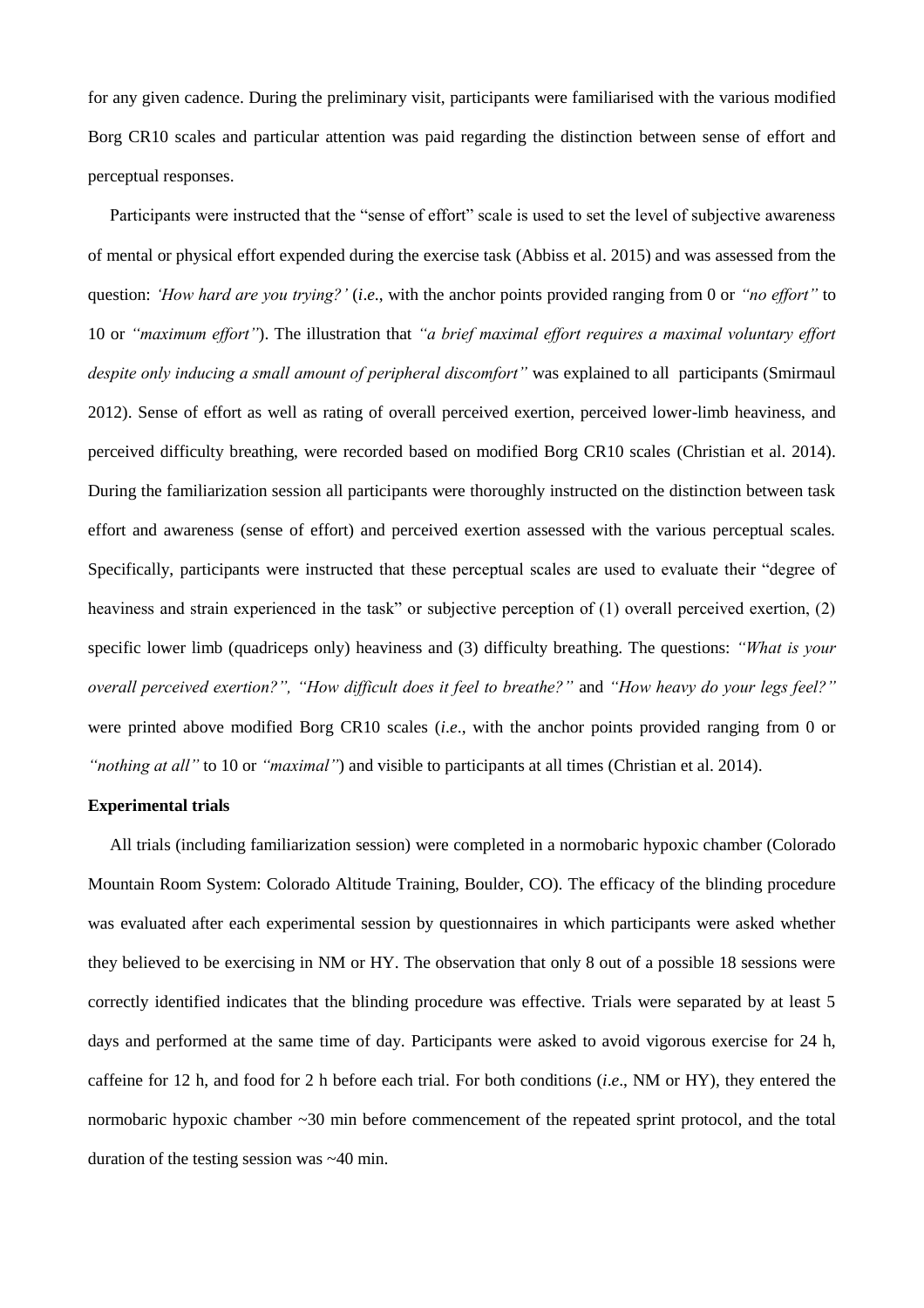Following entry to the hypoxic chamber, participants rested in a seated position for 10 min (wash-in period) while all equipment was attached. Afterwards, they completed a warm-up consisting of 5 min of continuous cycling on the SRM ergometer in the open-end mode at a subjective 'sense of effort' of 3 using a modified Borg CR10 scale (Christian et al. 2014). This was followed after 1 min of rest in a seated position by five progressive 4-s submaximal cycling bouts in the isokinetic mode at the individual pre-determined optimal sprinting cadence (group average:  $120 \pm 2$  rpm). For each of the five submaximal bouts participants were instructed to work at a subjective 'sense of effort' of 4, 5, 6, 7 and 8 on the modified Borg CR10 'sense of effort scale' (Christian et al. 2014), respectively, with 40 s of recovery interspersing each bout (15 s of passive rest and 25 s of cycling at ~100 W). Following the warm-up procedure, participants rested passively for 2 min. After an additional 3 min of recovery (2 min of passive rest and 1 min of cycling at ∼100 W), two 4-s cycling bouts at a subjective "sense of effort" of 10 (*i*.*e*., maximal) were completed, with each bout separated by 3 min of recovery (2 min of passive rest and 1 min of cycling at ∼100 W).

The repeated sprint protocol consisted of  $10 \times 4$ -s isokinetic cycle sprints, each at a maximal 'sense of effort', and interspersed with 30 s of recovery (15 s of passive rest and 15 s of cycling at  $\sim$ 100 W). Cycle sprints were completed in the isokinetic mode at the individual pre-determined optimal sprinting cadence (group average:  $120 \pm 2$  rpm). The isokinetic mode allows the participant to pedal without resistance up to the fixed cadence, while resistance is automatically and proportionally increased when participants try to overcome it (Fernández-Peña et al. 2009). All bouts were initiated from a rolling start, with participants instructed to progressively increase to a cadence within 2-5 rpm of their optimal sprinting cadence 10 s prior to each bout. This procedure was used to ensure that all bouts began with the same kinetic energy, while minimizing any jolting sensation as participants reached their optimal sprint cadence and the breaking resistance of the ergometer was applied.

Participants were routinely provided (∼15 s before each bout) with identical instructions to perform "allout" exercise bouts. Heart rate, arterial oxygen saturation, sense of effort, as well as difficulty breathing, lower-limb heaviness and overall perceived exertion, were reported and recorded in an invariant order at exactly 10 s following each 4 s bout. Participants were instructed to reflect on their subjective perceptions during the preceding exercise bout.

#### **Physiological Responses**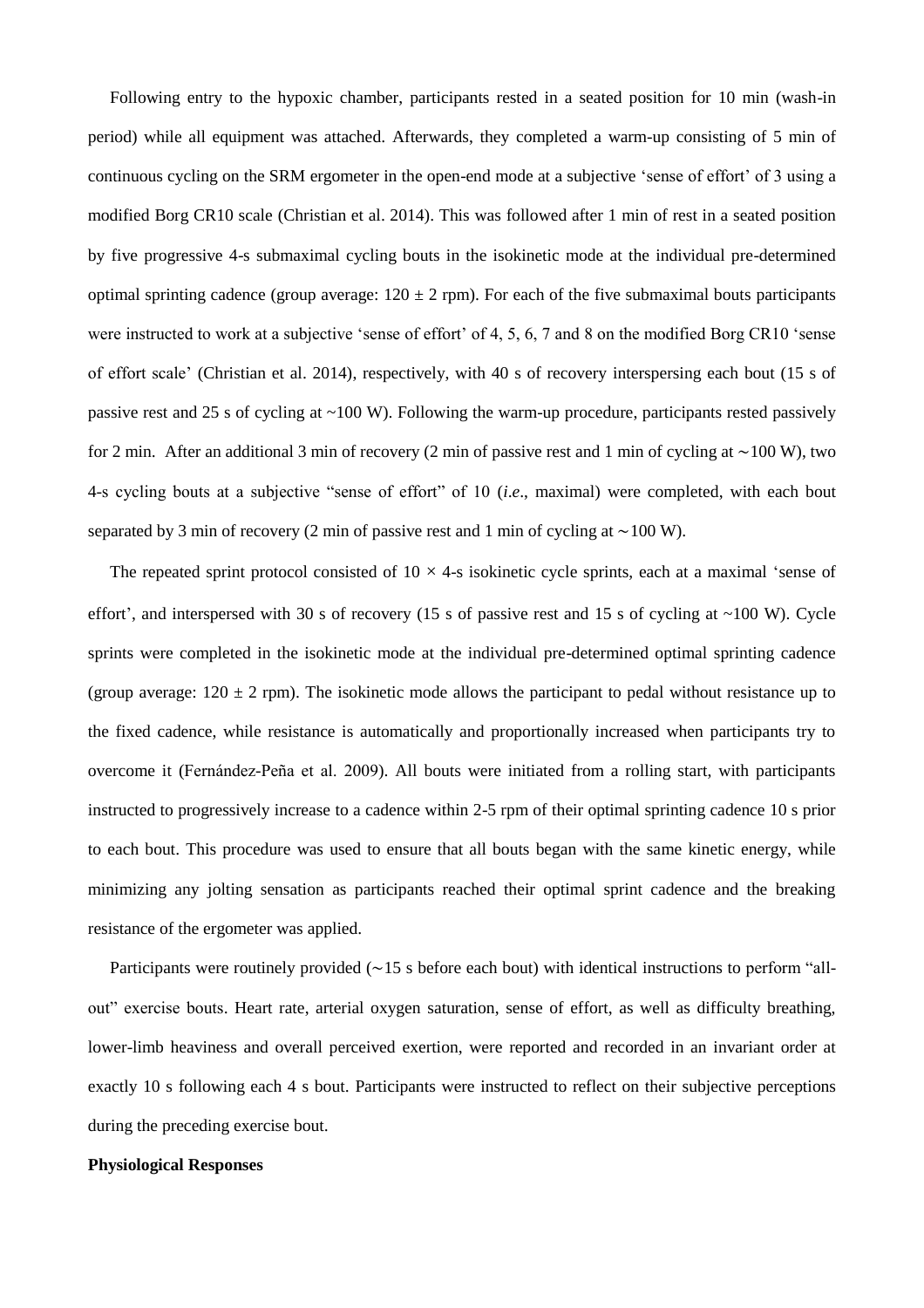Heart rate and arterial oxygen saturation were monitored and estimated, respectively, via a wireless monitoring system (Polar Electro Oy, Kempele, Finland) and non-invasive pulse oximetry using a finger probe (Palmsat 2500, NONIN Medical Inc., Plymouth, MI, USA). A capillary blood sample was taken from a fingertip and analysed immediately for lactate concentration ([La]) using an automated analyser (Lactate Pro LT-1710, Arkray, Japan) before the warm-up and 2 min after the RSA test.

## **Electromyography**

Electromyographic (EMG) signals from superficial *rectus femoris*, *vastus lateralis*, and *vastus medialis* muscles of the right lower limb were recorded using pre-amplified bi-polar surface EMG (Delsys, Trigno Wireless, Boston, Massachusetts, USA) with an inter-electrode (center-to-center) distance of 20 mm and placed according to SENIAM's recommendations. Before electrode placement, the skin was lightly abraded and washed to remove surface layers of dead skin, hair, and oil. The ground electrode was attached to the pisiform bone of the right hand. The position of the EMG electrodes was marked with indelible ink (and pictures of the locations were taken) to ensure that they were placed in the same location during subsequent trials. The myoelectric signal was amplified (gain =  $1000 \times$ ) and filtered (bandwidth frequency =  $12-500$  Hz) to minimise extraneous noise and possible movement artifacts in the low-frequency region and to eliminate aliasing and other artifacts in the high-frequency region. EMG signals were recorded (sampling frequency = 2000 Hz) using a dedicated analysis system (Spike2 v3.21; Cambridge Electronic, Cambridge Design, Cambridge, UK).

## **Data Analysis**

All power data were analysed using SRM torque analysis software (SRM Torque Win 1.1.0, SRM, Schoberer Rad MeQtechnik, Jülich, Germany) while all EMG data post-processing were performed in Spike2 (Version 3.21; Cambridge Electronic, Cambridge Design, Cambridge, UK). During the maximal 4-s cycle efforts, the mean power (MP) and RMS EMG activity for the 8 highest cycle revolutions was recorded for each muscle. Raw data for *rectus femoris, vastus lateralis* and *vastus medialis* and muscles were 0.119 ± 0.035 vs. 0.118 ± 0.028 mV, 0.246 ± 0.055 *vs*. 0.220 ± 0.050 mV and 0.223 ± 0.065 *vs*. 0.249 ± 0.051 mV for sprint 1 in NM and HY, respectively, displaying no significant difference (P>0.05). The average sum of RMS EMG activity of the three muscles was therefore calculated (*i*.*e*., quadriceps RMS EMG activity) to provide an index of overall quadriceps neural drive (Billau et al. 2011), and was expressed as a percentage of the maximal RMS EMG activity produced during the initial sprint bout achieved in each condition (Billaut et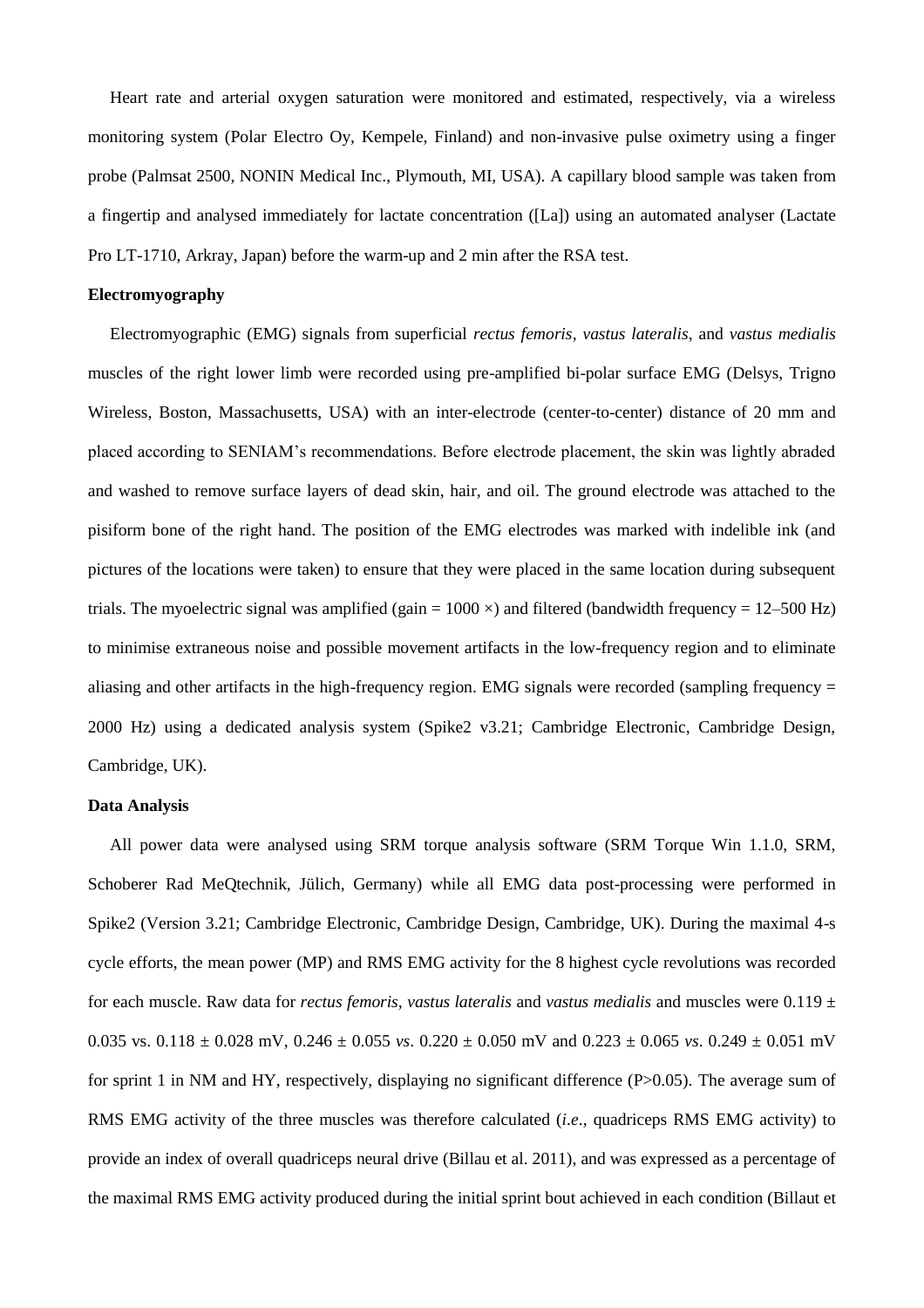al. 2013). The percentage decrement score for the entire exercise protocol was calculated as follows: {1 - (cumulated MPO) / (best MPO  $\times$  10)}  $\times$  100 (Girard et al. 2011). To prevent pacing effects occurring during the repeated-sprint exercise protocol, participants were required to achieve at least 95% of their criterion score (determined from the best of the two reference sprints at the end of the warm-up procedure). Mean power during the best of the reference sprints was  $1066 \pm 49$  and  $1053 \pm 45$  W for the NM *vs*. HY conditions, respectively). All participants satisfied the 95% criteria during the first sprint of the repeated-sprint exercise protocol for each testing session (NM and HY: 1122  $\pm$  36 and 1075  $\pm$  141 W), which suggests the participants did not adopt an anticipatory pacing prior to exercise in both trials.

## **Statistical Analysis**

Values are expressed as means  $\pm$  SEM. Two-way repeated- measures ANOVAs were used to investigate the main effects of time, condition and possible interaction between these two factors for MPO, RMS EMG activity, physiological and perceptual data. To assess assumptions of variance, Mauchly's test of sphericity was performed using all ANOVA results. A Greenhouse-Geisser correction was performed to adjust the degree of freedom if an assumption was violated, while post hoc pairwise-comparisons with Bonferroniadjusted P values were performed if a significant main effect was observed. For each ANOVA, partial etasquared was calculated as measures of effect size. Values of 0.01, 0.06 and values above 0.14 were considered as small, medium and large, respectively (Cohen 2013). All statistical calculations were performed using SPSS statistical software V.21.0 (IBM Corp., Armonk, NY, USA). Statistical significance was set at P<0.05.

#### **RESULTS**

#### **RSA and Neural Drive**

MPO during sprint 1 did not differ between NM and HY ( $1113 \pm 41$  *vs.*  $1071 \pm 45$  W; P=0.085; ES=0.33; Figure 1-A). The MPO for all sprints was lower in HY compared to NM (841  $\pm$  51 *vs*. 968  $\pm$  52 W; -13  $\pm$ 8%; P=0.001; ES=0.79), and decrements in sprint performance were more pronounced (21.4  $\pm$  3.7 *vs*. 13.2  $\pm$ 2.7%; P=0.003). When using sprint 1 as a reference, RMS EMG values decreased from sprint 2 onwards and declined by  $\sim$ 17% by sprint 10 (P<0.001; ES=0.65), with no difference between conditions (P=0.597; ES=0.04; Figure 1-B).

## **Physiological Responses**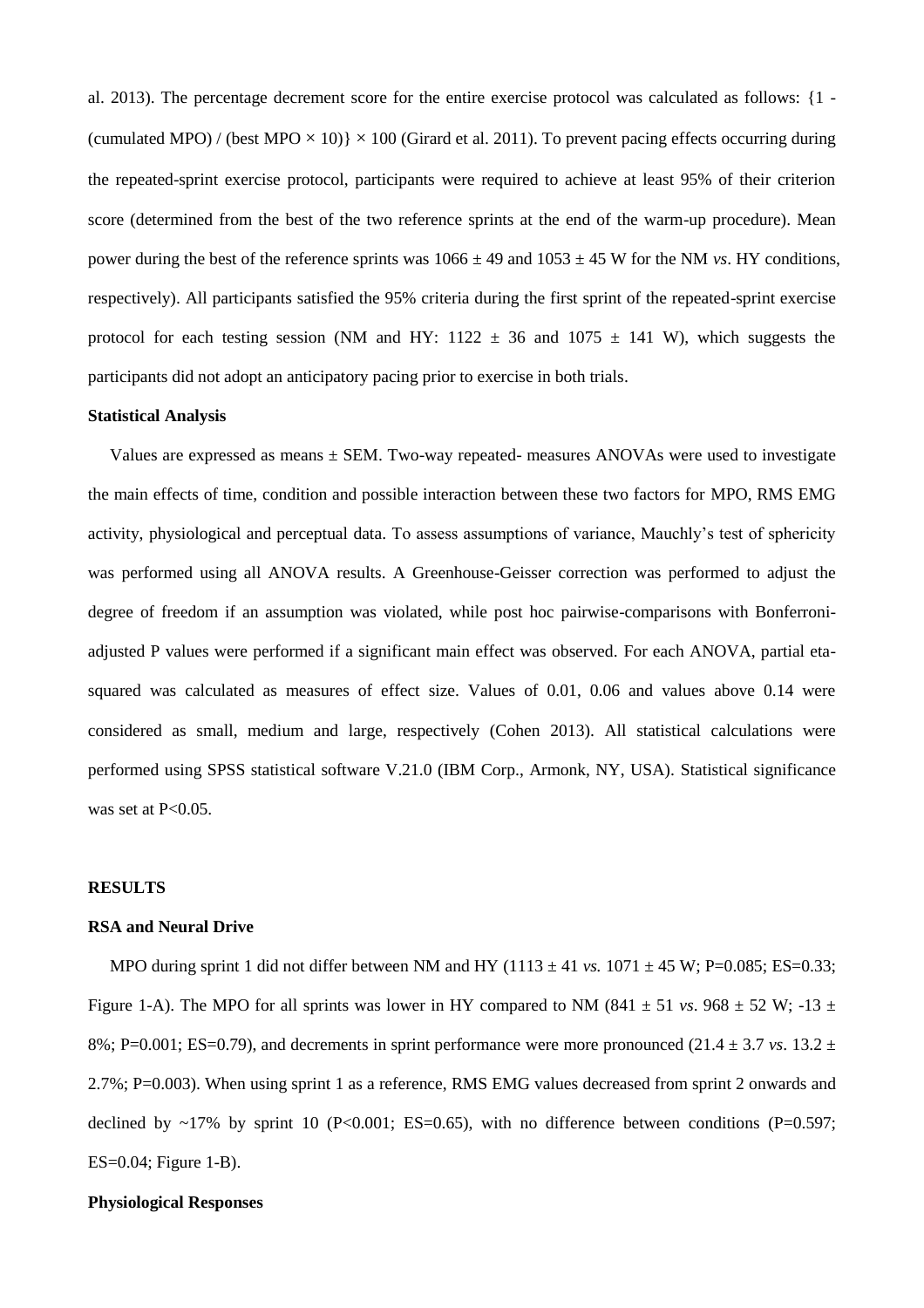Heart rate increased from sprint 1 to sprint 10 ( $P<0.001$ ; ES=0.71), with no difference between conditions (P=0.238; ES=0.17; Figure 2-A). Arterial oxygen saturation values were lower throughout the 10 sprints in HY compared to NM,  $(80.7 \pm 0.9 \text{ vs. } 95.6 \pm 0.6\%; P<0.001; ES=0.98; Figure 2-B)$ . Immediately after the RSA test, blood lactate concentrations were higher in HY compared to NM (11.9  $\pm$  0.4 *vs*. 9.9  $\pm$  0.9 mmol.L<sup>-</sup>  $\frac{1}{1}$ ; P=0.05; ES=0.36).

## **Sense of Effort and Perceptual Responses**

After each of the ten sprints, all participants confirmed that all efforts were truly maximal. All perceptual responses increased across sprints 1 to 10 (P<0.001), with higher ratings of difficulty breathing  $(7.0 \pm 0.4 \text{ vs.})$ 5.6  $\pm$  0.5; ES=0.90), lower-limb heaviness (7.9  $\pm$  0.5 *vs*. 6.3  $\pm$  0.7; ES=0.86) and overall perceived exertion  $(6.7 \pm 0.6 \text{ vs. } 5.3 \pm 0.5; E\text{S} = 0.86)$  for the average of sprints 1 to 10 in HY *vs*. NM (Figure 3).

#### **DISCUSSION**

## **Summary of Main Findings**

Through the use of severe hypoxia exposure, exacerbating physiological perturbations, the aim of the present study was to describe the time course of changes in exercise-related sensations or perceptions and the regulation of neural drive during a set of repeated, brief, maximal cycle sprints. As expected, severe HY caused earlier and larger reductions in MPO compared to the sea-level control condition. However, despite both physiological responses and perceptions of fatigue being exacerbated under HY, our novel finding is that reductions in quadriceps neural drive were comparable between conditions. Our data therefore suggest that higher-than-normal exercise-related sensations or perceptions coincide with fatigue during repeated, short-duration cycle sprints. These sensations, however, appear to play a minimal role in regulating quadriceps neural drive, at least when the number of sprints to perform is known beforehand.

## **Repeated Sprint Performance**

In accordance with previous cycle- (Balsom et al. 1994; Billaut and Smith 2010; Billaut and Aughey 2013) and run-based studies (Bowtell et al. 2014; Goods et al. 2014; Girard et al. 2015) that have explored fatigue-induced modification of RSA with severe hypoxia exposure (*i.e.*, FiO<sub>2</sub> < 0.14), earlier and more pronounced reductions in mechanical performance (MPO) clearly (*i*.*e*., large effect size) occur in HY *vs*. NM. However, methodological differences between studies, which include differing work-to-rest ratios,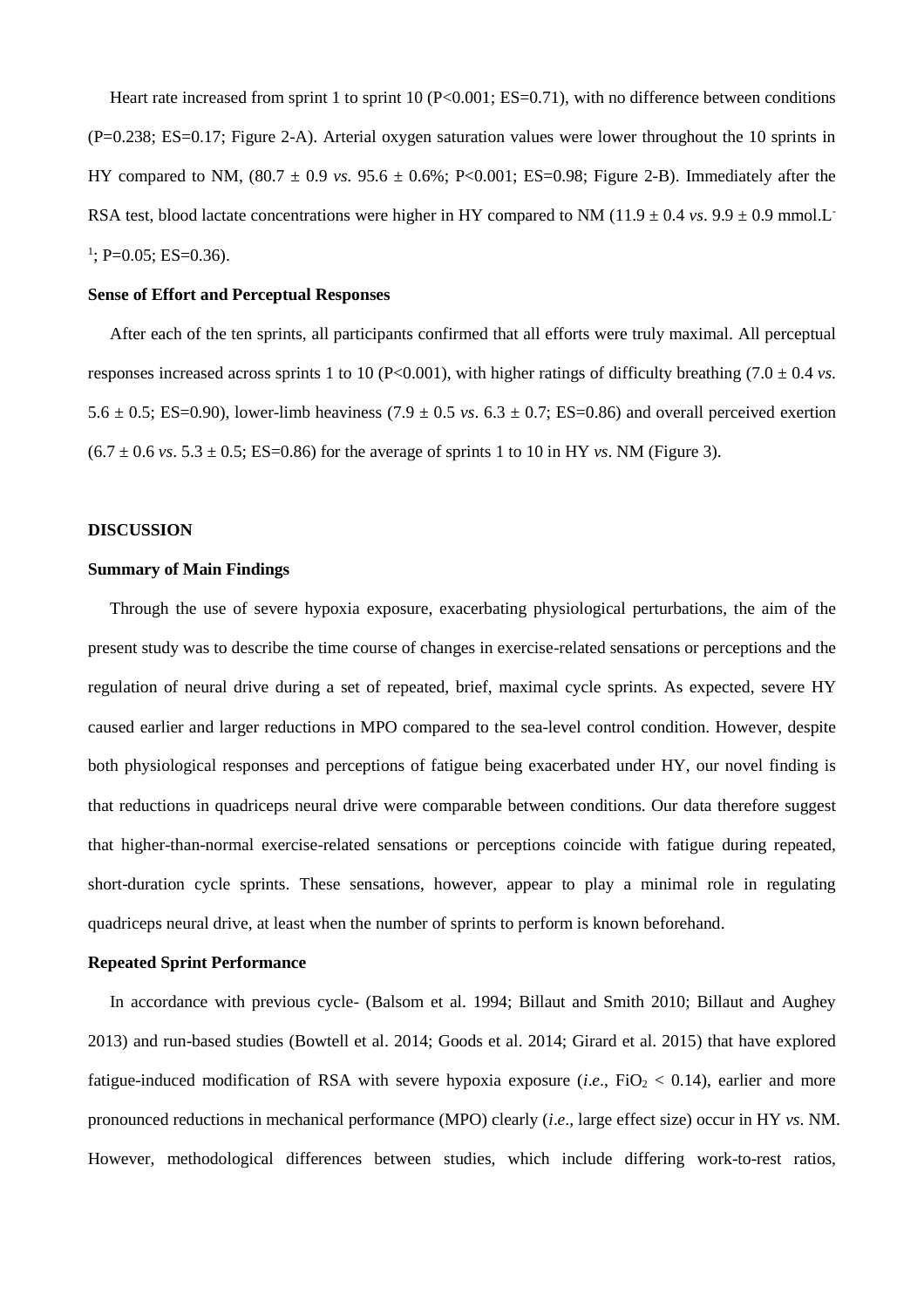ergometers and/or participants physical capacities, and the nature/mode of hypoxic exposure, considerably limits the ability to compare previous findings.

Due to efficient blinding to the conditions, participants in the present study were not fully aware of the task requirements or the rate at which given subjective feelings would develop. As a consequence it appears they didn't adopt an anticipatory pacing strategy prior to exercise in both trials, as evidenced by the similar power output and RMS EMG activity during the initial sprint repetition (Figure 1). This is also reinforced by the observation that performance during the initial sprint was even slightly higher than during the reference (*i*.*e*., warm-up) sprint. For single sprint efforts < 60 s, performance does not seem to be adversely affected by breathing normobaric hypoxic mixture (FiO<sub>2</sub> 0.13; Weyand et al. 1999). It should be noted, however, that there was a tendency towards lower MPO values during sprint 1 was observed in HY *vs*. NM. The possible deleterious effect of a 30-min exposure to hypoxia (*i*.*e*., 10 min wash in, constant-load warm-up cycling followed by sub-maximal and maximal efforts), potentially affecting effort perception at the commencement of the RSA protocol (Christian et al. 2014), shouldn't be overlooked.

#### **Physiological Perturbations**

The reduction in  $O_2$  availability in HY was sufficient to exacerbate the physiological response during the present RSA test, as demonstrated by a higher heart rate (+2%; albeit not significantly different) and endexercise blood lactate concentrations  $(+2 \text{ mmol.L}^{-1})$  when compared to NM. Although lower arterial oxygen saturation values are always associated with hypoxic exposure during RSA protocols, the extent to which heart rate responses and/or blood lactate concentrations are exaggerated compared to sea-level controls is more circumstantial. In the RSA literature, hypoxic exposure has been associated with similar (Billaut et al. 2013; Girard et al. 2015) or increased (Balsom et al. 1994; Goods et al. 2014) heart rate responses and/or blood lactate concentrations *vs*. sea-level. Such discrepancies between studies may relate to methodological differences (*i*.*e*., different work-to-rest ratios) that may have a differing influence on the oxidative *vs*. glycolytic component when RSA protocols are conducted with or without hypoxic exposure.

The present study failed to observe any additional impact of exercise on arterial oxygen desaturation in both trials, which is known to be mediated via the effects of pH on the oxyhemoglobin dissociation curve and low FiO<sup>2</sup> (Wasserman et al. 1967). Previous RSA studies conducted at sea-level demonstrate timedependent arterial oxygen desaturation (ranging 3-5%; Billaut and Smith 2010; Bowtell et al. 2014; Smith and Billaut 2010), while others have observed a pattern of desaturation in hypoxic conditions only (Billaut et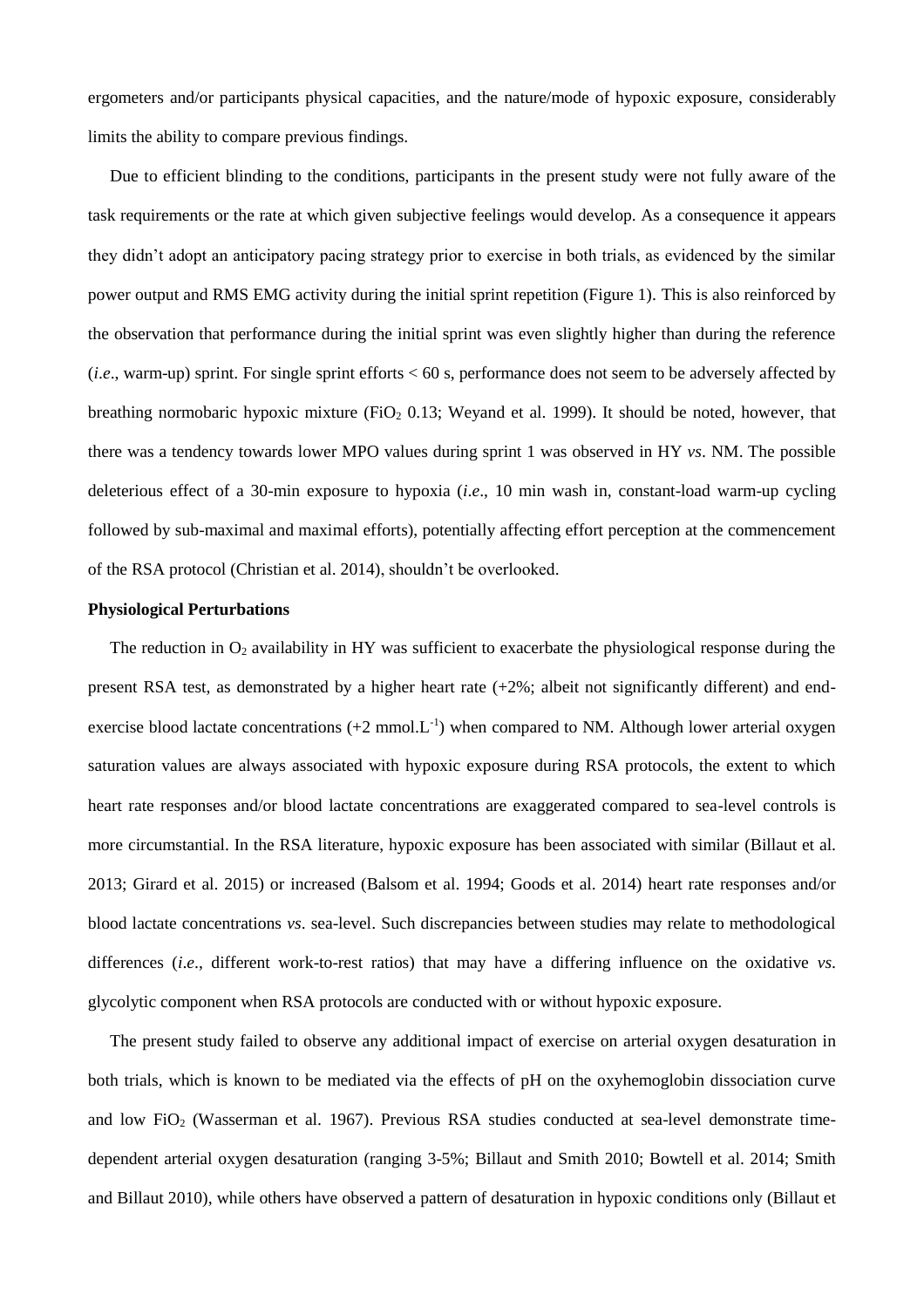al. 2013; Girard et al. 2015). Compared to the aforementioned studies, a shorter sprint duration (4 s *vs*. 5-10 s) and a greater work-to-rest ratio (1:7 *vs*. 1:3-5) in the present study may not have been sufficient enough to challenge the blood bicarbonate buffering capacity through the excess accumulation of  $H^+$  that would ultimately lower pH and impair the hemoglobin affinity to  $O_2$ .

#### **Perception of the Sensations of Fatigue**

To the best of our knowledge, this is the first study to explore the sensations of fatigue during a RSA test, while differentiating between the "sense of effort" and "subjective perceptions". As a consequence of the task requirements (*i*.*e*., maximal sprints), the sense of effort was maximal from the initial sprint and remained maximal throughout the entire RSA protocol. Hence, after each of the ten sprints when asked the question: *"Was that a maximal effort?"* participants systematically scored 10 on the subjective scale. Despite this, overall perceived exertion during the initial sprints were quite low, presumably in accordance with low sensory inputs from peripheral sources such as the heart, lungs and active muscles. This corroborates observations of a dissociation between the sense of effort associated with various cycling tasks (*i*.*e*., selfpaced sub-maximal constant subjective-effort cycling and brief progressive sub-maximal and maximal cycling) and the accompanying subjective perceptions (Christian et al. 2013), and extends these observations to repeated sprints. In this study, we used Lickert scales with anchor points ranging from 0 or "nothing at all" to 10 or "maximal". An alternative would have been to use a visual scale of 10 cm without any graduation (horizontal line ranging from nothing at the left to maximal at the right). Whether one scale is better than the other is a contentious issue, but it was proposed that Lickert responses are easier to administer and interpret (Bolognese et al. 2003). When evaluating the extent of delayed onset of muscle soreness in the plantar flexor muscles in response to a downhill walking exercise it is interesting to observe a statistical similarity in the responses of the two subjective scales (Racinais et al. 2008).

Globally, the reported values for difficulty breathing, lower-limb heaviness, and overall perceived exertion values were 31-36% higher in HY *vs*. NM, indicating exacerbated exercise-related sensations in an O2-deprived environment. Despite this, the repetition of "all out" efforts with incomplete recovery led to a progressive increase in perceptual scale values (*i*.*e*., with a similar rate between conditions) and without reaching maximal scores during the last sprint (*i*.*e*., values ranging 7 to 9, Figure 3). Contrastingly, when RPE was used as a single measure of the global "sense of effort" during cycle-based RSA protocols including the same number of sprints, smaller (*i*.*e*., not significant) differences for the average of all sprints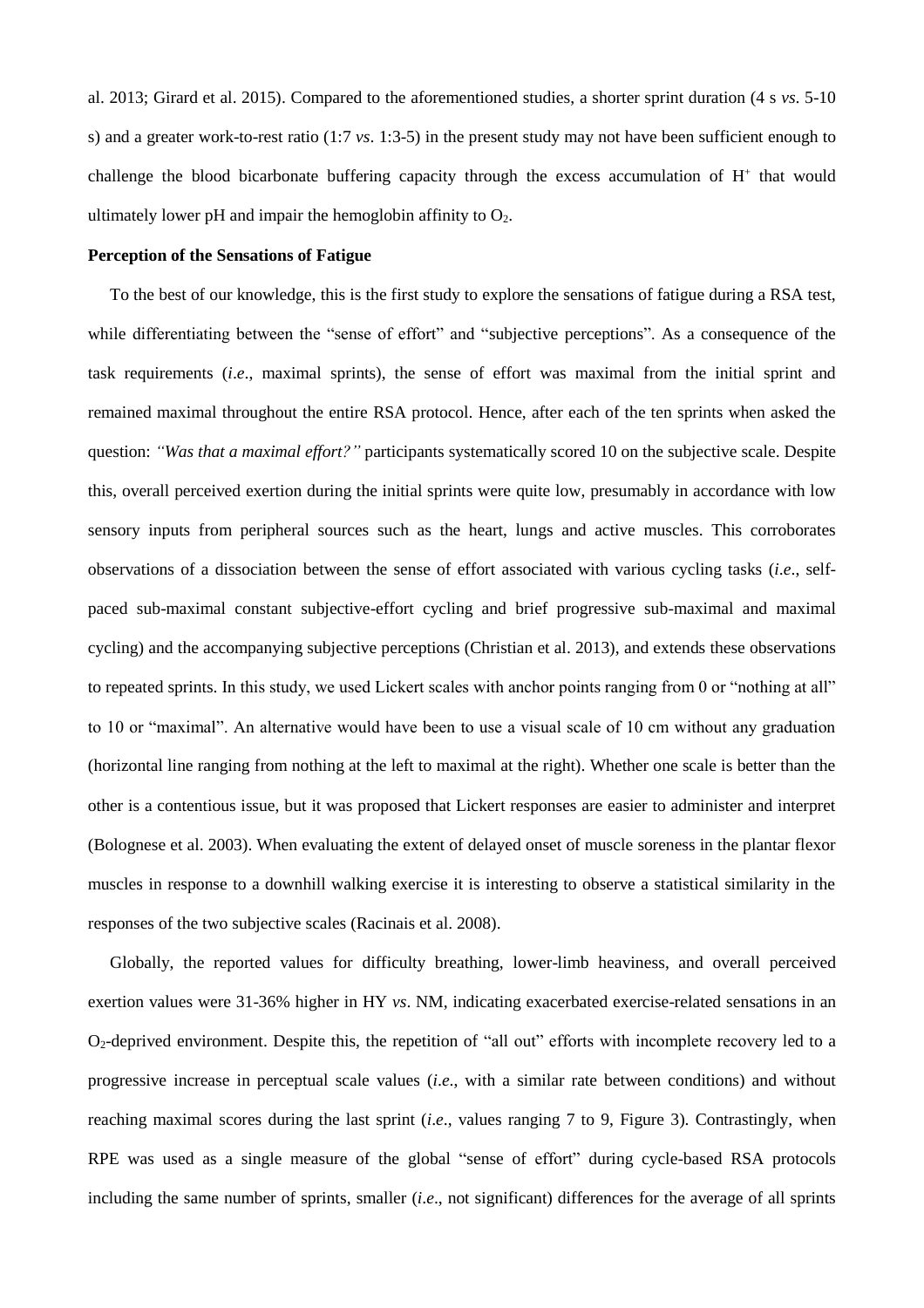and similar near-maximal end-exercise values were reported with or without hypoxic exposure (Billaut et al. 2013) and knowledge of sprint number (Billaut et al. 2011). This may indicate the presence of a conscious pacing strategy in which participants deliberately reduced their effort and subsequent muscle recruitment in anticipation of excessive and intolerable discomfort. However, while our participants experienced greater levels of perceived difficulty breathing, lower-limb heaviness, and overall perceived exertion in HY, the present protocol did not induce maximal levels for exercise-related sensations. Importantly, our exercising participants didn't receive any precise information about the number of sprints already completed or remaining, which may have prevented the use of a conscious pacing strategy. Therefore, participants may not have anticipated peripheral discomfort to exceed intolerable levels (Amann, 2011) and, therefore, chose not to reduce their involvement in the task as evidenced by the stable, maximal 'sense of effort' values that participants reported throughout the protocol.

#### **Regulation of Neural Drive**

In line with previous findings (Smith and Billaut 2010; Billaut et al. 2013; Bowtell et al. 2014; Girard et al. 2015), RMS EMG activity signals decreased significantly over time in both trials, indicating progressive suboptimal neural drive to the quadriceps across sprints. As maximal efforts are repeated, the surface EMG activity drops progressively because motoneurons become less responsive to synaptic input, receive decreased afferent feedback from muscle spindles, and/or receive insufficient descending drive due to supraspinal fatigue (Taylor and Gandevia 2008). An important ionotropic synaptic input received by the motoneuron signal under fatigue comes from the increased firing of group III/IV muscle afferents. This afferent signal not only interacts with the autonomic nervous system, but also contributes to conscious sensations of muscle discomfort and fatigue (Pollak et al. 2014). However, in the absence of any measure of sarcolemmal excitability for the purpose of RMS EMG activity normalization (*i*.*e*., measuring the peak-topeak amplitude of an electrically-evoked M-wave), the influence that potential peripheral alterations might have on changes in EMG activity amplitude cannot be ignored.

In the present study, a similar magnitude of EMG activity decrease occurred in HY *versus* NM. This is consistent with the data obtained during both cycling (Smith and Billaut 2010) and running (Bowtell et al. 2014; Girard et al. 2015) RSA tests conducted under similar hypoxic conditions. This contrasts, however, with observations made by Billaut et al. (2013) who reported greater reductions in EMG activity when ten male team-sport athletes performed fifteen 5-s sprints interspersed with 25 s of rest during acute moderate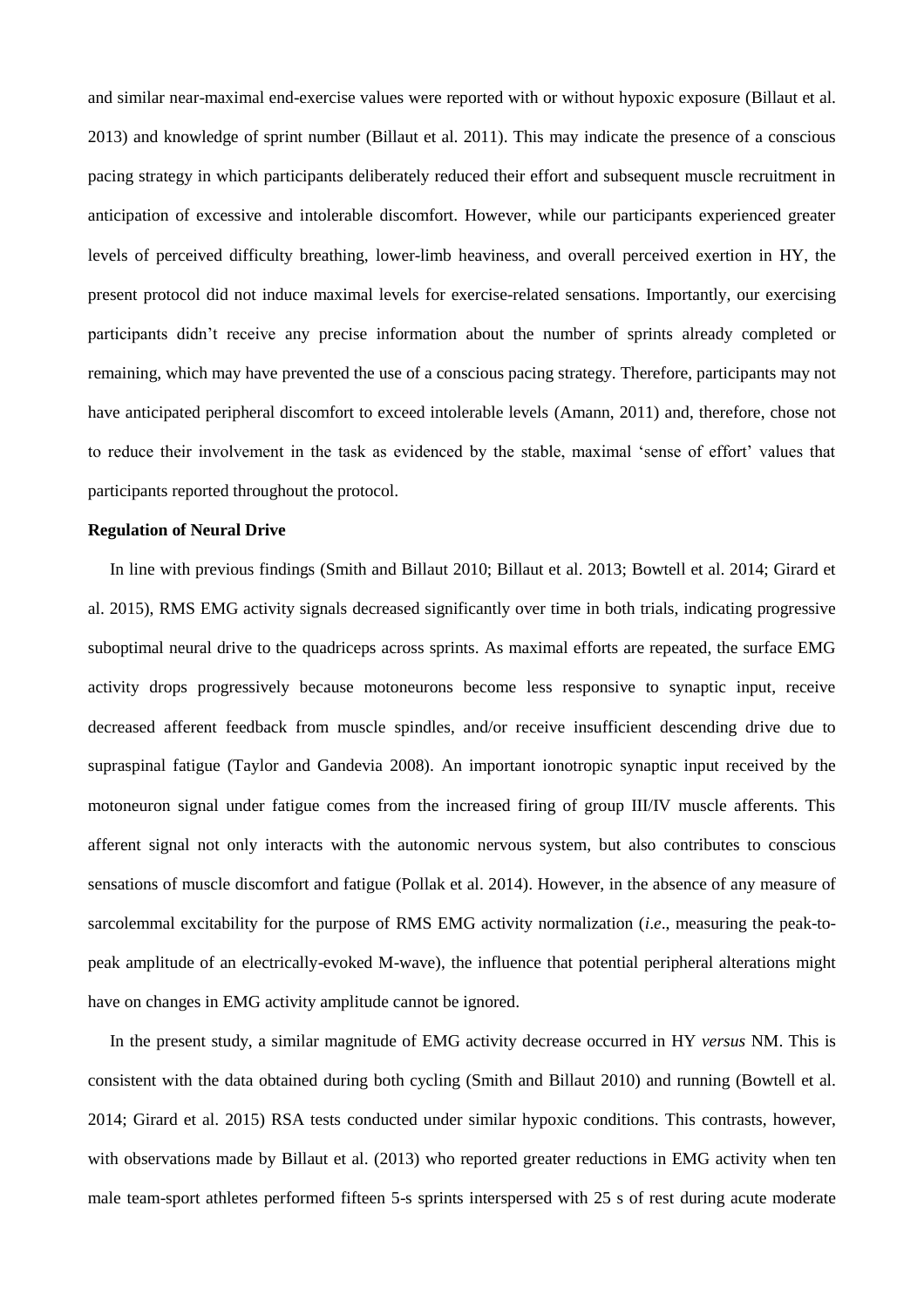hypoxia (FiO<sub>2</sub> 0.14) compared to sea level conditions. The authors proposed that the exacerbated decline in RMS EMG activity was likely due to *"muscle de-recruitment by the central nervous system in anticipation of the end of the exercise (in order to) limit the development of locomotor muscle fatigue".* This down regulation of muscle recruitment in order to prevent excessive peripheral fatigue development is in line with the inhibitory afferent feedback model, which postulates that increased afferent feedback from fatigued muscles regulates the level of muscle recruitment in order to prevent a critical level of peripheral fatigue from being exceeded (Amann 2011). Recent RSA observations arising from the induction of pre-existing locomotor muscle fatigue (*i*.*e*., following a 10 min neuromuscular electrical stimulation protocol of the quadriceps: Smith and Billaut 2010) and shorter recovery durations (*i*.*e*., severe exercise-to-rest ratio: Hureau et al. 2016), leading to reductions in power and normalised quadriceps RMS EMG activity, support this assumption. In the present study, despite exaggerated physiological responses (and presumably greater afferent feedback), failure to observe a greater attenuation of muscle recruitment in HY *vs*. NM fails to support this contention. The difference in performance observed here may well be primarily attributed to perturbations within the skeletal muscles rather than the brain.

## **CONCLUSIONS**

Despite severe hypoxia exposure exacerbating both physiological and perceptual responses, and producing a more pronounced performance decrement during brief maximal repeated cycle sprints, this was not accompanied by exaggerated down-regulation of neural drive of the quadriceps musculature. Our data therefore suggest that higher-than-normal exercise-related sensations or perceptions are signs of fatigue during repeated, short-duration cycle sprints. These sensations, however, appear to play a minimal role in regulating quadriceps neural drive, at least when the number of sprints to perform is known beforehand. There may be different responses when repeated sprints are performed on a cycle *vs*. a treadmill ergometer (Rampinini et al. 2016), or by team-sport players on the field (multi-directional involving decision-making actions), which implies that our conclusions must remain specific to the context of this study.

#### **ACKNOWLEDGEMENTS**

The authors thank all the subjects for their participation in this investigation. The authors have no conflicts of interest to declare.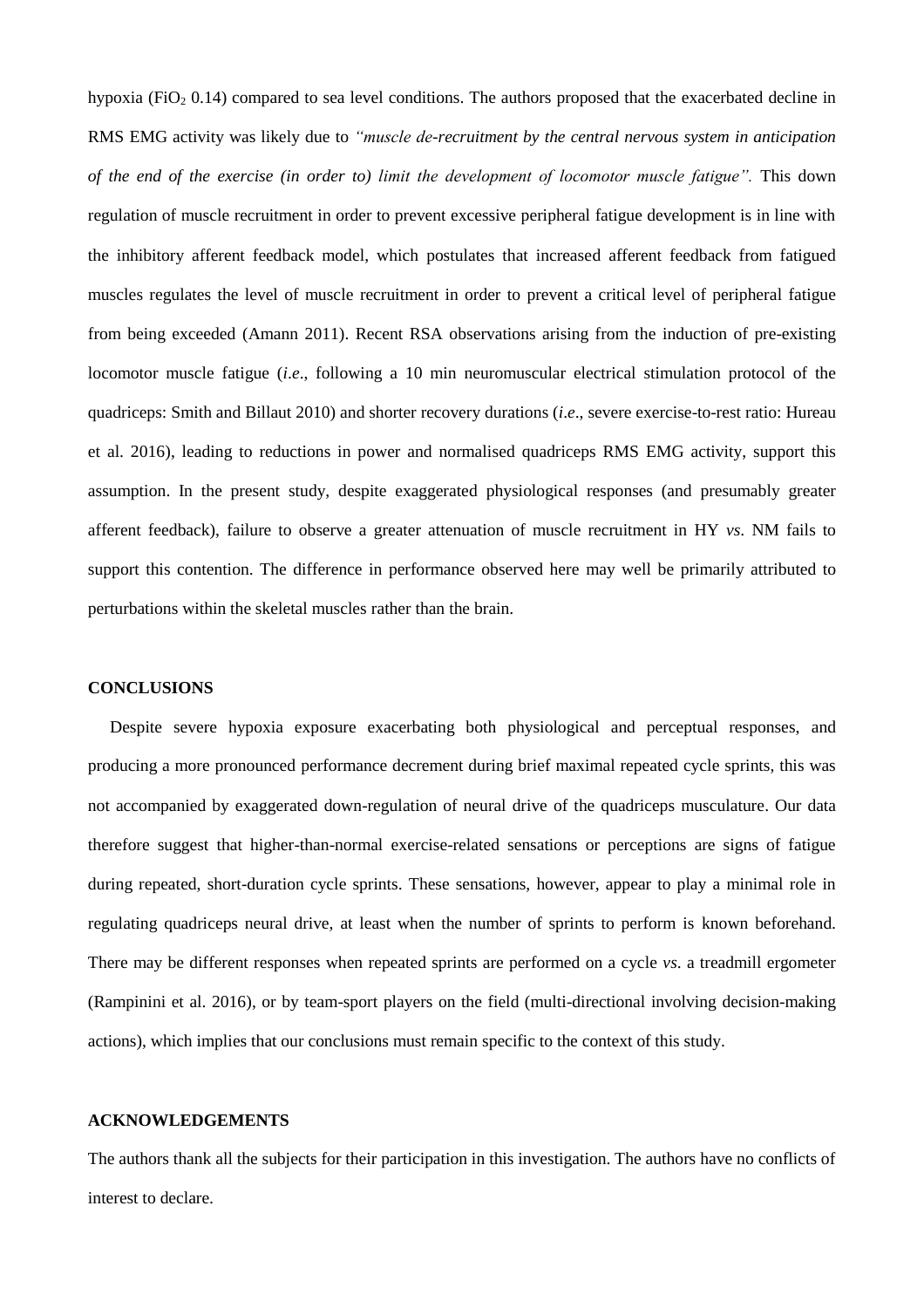#### **REFERENCES**

- Abbiss CR, Peiffer JJ, Meesen R, Skorski S (2015) Role of ratings of perceived exertion during self-paced exercise: What are we actually measuring? Sports Med 45:1235-1243.
- Amann M (2011) Central and peripheral fatigue: Interaction during cycling exercise in humans. Med Sci Sports Exerc 43:2039-2045.
- Balsom PD, Gaitanos GC, Ekblom B, Sjödin B (1994) Reduced oxygen availability during high intensity intermittent exercise impairs performance. Acta Physiol Scand 152:279-285.
- Billaut F, Smith K (2010) Prolonged repeated-sprint ability is related to arterial  $O_2$  desaturation in men. Int J Sports Physiol Perf 5:197-209.
- Billaut F, Bishop DJ, Schaerz S, Noakes TD (2011) Influence of knowledge of sprint number on pacing during repeated-sprint exercise. Med Sci Sports Exerc 43:665-672.
- Billaut F, Aughey RJ (2013) Update in the understanding of altitude-induced limitations to performance in team-sport athletes. Br J Sports Med 47:22-25.
- Billaut F, Kerris JP, Rodriguez RF, Martin DT, Gore CJ, Bishop DJ (2013) Interactions of central and peripheral factors using repeated sprints at different levels of arterial O<sub>2</sub> saturation. PLoS ONE 8:e77297.
- Bolognese JA, Schnitzer TJ, Ehrich EW (2003) Response relationship of VAS and Likert scales in osteoarthritis efficacy measurement. Osteoarthritis Cartilage 11:499-507.
- Bowtell JL, Cooke K, Turner R, Mileva KN, Sumners DP (2014) Acute physiological and performance responses to repeated sprints in varying degrees of hypoxia. J Sci Med Sport 17:399-403.
- Brocherie F, Millet GP, Morin J-B, Millet GP (2016) Mechanical alterations to repeated treadmill sprints in normobaric hypoxia. Med Sci Sports Exerc 48:1570-1579.
- Christian RJ, Bishop DJ, Billaut F, Girard O (2014) The role of sense of effort on self-selected cycling power output. Front Physiol 5:115.
- Cohen J (2013) Statistical power analysis for the behavioral sciences. London: Routledge.
- de Morree HM, Klein C, Marcora SM (2012) Perception of effort reflects central motor command during movement execution. Psychophysiology 49:1242-1253.
- De Pauw K, Roelands B, Cheung SS, de Geus B, Rietjens G, Meeusen R (2013) Guidelines to classify subject groups in sport-science research. Int J Sports Physiol Perform 8:111-122.

Enoka RM, Stuart DG (1992) Neurobiology of muscle fatigue. J Appl Physiol 72:1631-1648.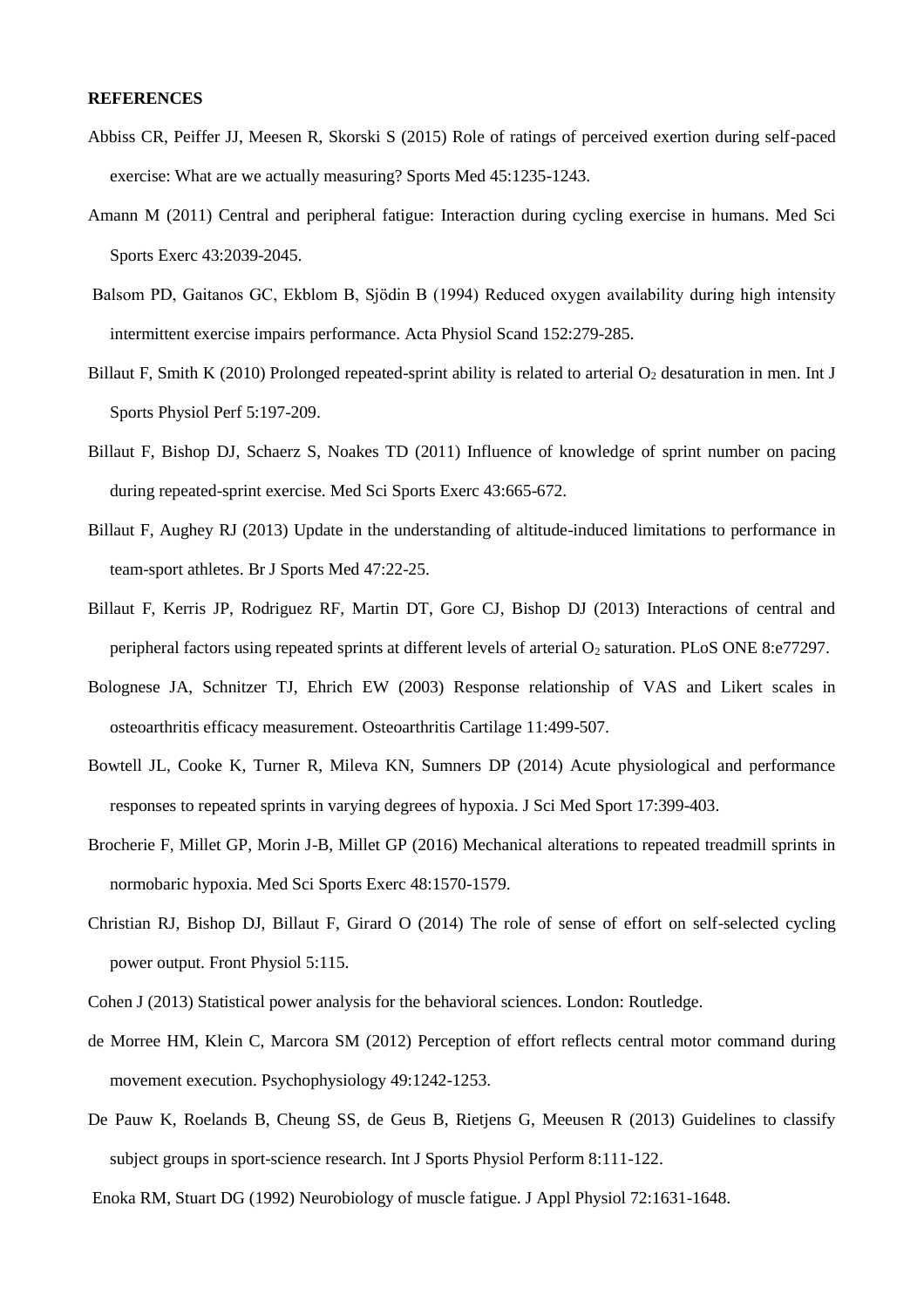- Fernández-Peña E, Lucertini F, Ditroilo M (2009) A maximal isokinetic pedalling exercise for EMG normalization in cycling. J Electromyogr Kinesiol 19:162-170.
- Girard O, Mendez-Villanueva A, Bishop DJ (2011) Repeated-sprint ability part I: factors contributing to fatigue. Sports Med 41:673-694.
- Girard O, Brocherie F, Morin J-B, Millet GP (2015) Neuro-mechanical determinants of repeated treadmill sprints - Usefulness of an "hypoxic to normoxic recovery" approach. Front Physiol 6:260.
- Girard O, Brocherie F, Tomazin K, Farooq M, Morin J-B (2016) Changes in running mechanics over 100-m, 200-m and 400-m treadmill sprints. J Biomech 49:1490-1497.
- Goods PSR, Dawson BT, Landers GJ, Gore CJ, Peeling P (2014) Effect of different simulated altitudes on repeat-sprint performance in team-sport athletes. Int J Sports Physiol Perf 9:857-862.
- Halperin I, Aboodarda SJ, Basset FA, Byrne JM, Behm DG (2014) Pacing strategies during repeated maximal voluntary contractions. Eur J Appl Physiol 114:1413-1420.
- Hureau TJ, Ducrocq GP, Blain GM (2016) Peripheral and central fatigue development during all-out repeated cycling sprints. Med Sci Sports Exerc 48:391-401.
- Marcora SM (2010) Counterpoint: afferent feedback from fatigued locomotor muscles is not an important determinant of endurance exercise performance. J Appl Physiol 108:456-457.
- Marcora S, Staiano W (2010) The limit to exercise tolerance in humans: mind over muscle? Eur J Appl Physiol 109:763-770.
- Martin JC, Spirduso WW (2001) Determinants of maximal cycling power: crank length, pedaling rate and pedal speed. Eur J Appl Physiol 84:413-418.
- Mendez-Villanueva A, Edge J, Suriano R, Hamer P, Bishop DJ (2012) The recovery of repeated-sprint exercise is associated with PCr resynthesis, while muscle pH and EMG amplitude remain depressed. PLoS One 7:e51977.
- Minett GM, Duffield R (2014) Is recovery driven by central or peripheral factors? A role for the brain in recovery following intermittent-sprint exercise. Front Physiol 5:24.
- O'Connor PJ, Cook DB (1999) Exercise and pain: The neurobiology, measurement, and laboratory study of pain in relation to exercise in humans. Exerc Sport Sci Rev 27:119-166.
- O'Connor PJ, Cook DB (2001) Moderate-intensity muscle pain can be produced and sustained during cycle ergometry. Med Sci Sports Exerc 33:1046-1051.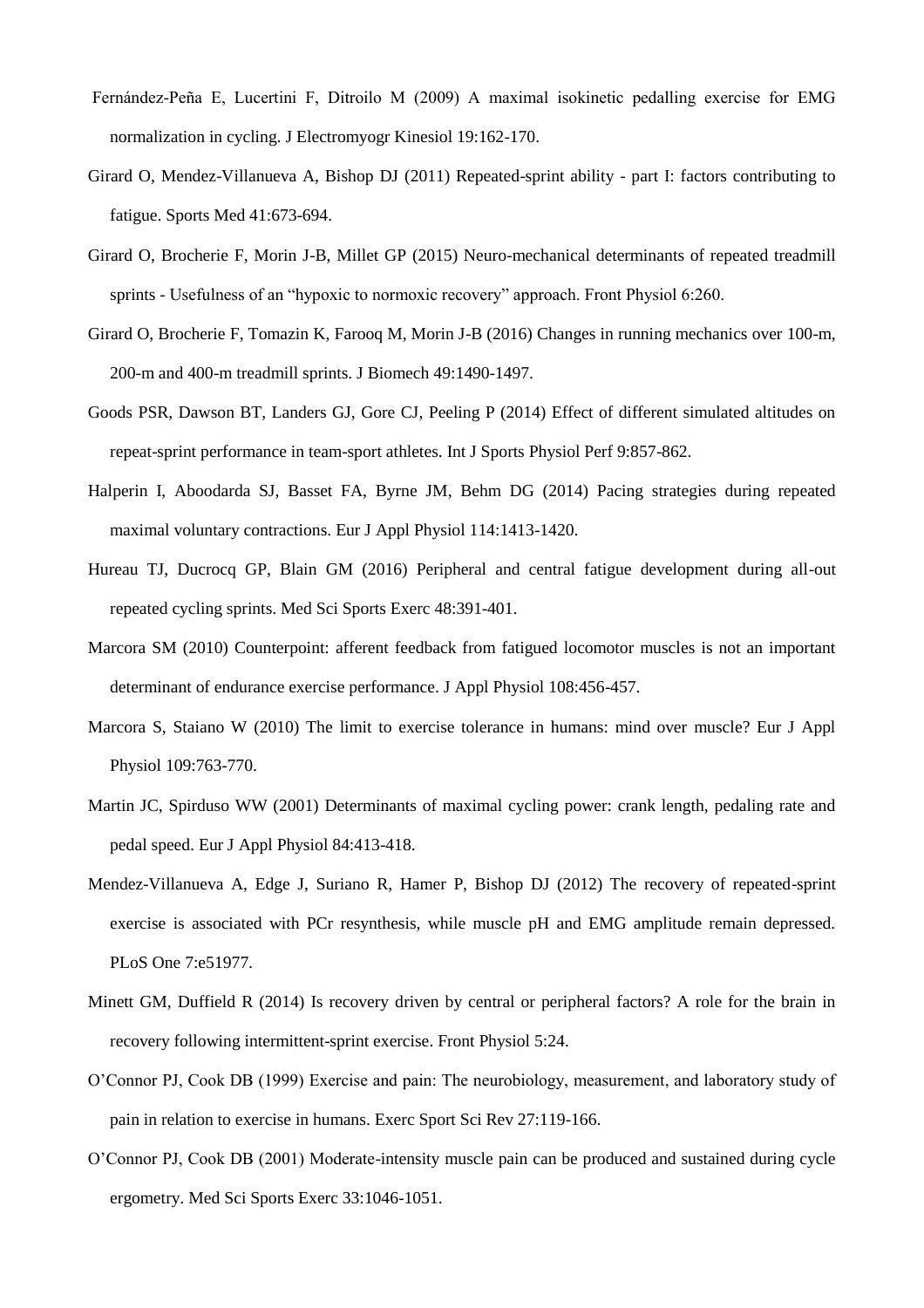- Pageaux B (2016) Perception of effort in Exercise Science: Definition, measurement and perspectives. Eur J Sport Sci 16:885-894.
- Pollak KA, Swenson JD, Vanhaitsma TA, Hughen RW, Jo D, White AT, Light KC, Schweinhardt P, Amann M, Light AR (2014) Exogenously applied muscle metabolites synergistically evoke sensations of muscle fatigue and pain in human subjects. Exp Physiol 99:368-380.
- Racinais S, Bringard A, Puchaux K, Noakes TD, Perrey S (2008) Modulation in voluntary neural drive in relation to muscle soreness. Eur J Appl Physiol 102:439-446.
- Rampinini E, Connolly DR, Ferioli D, La Torre A, Alberti G, Bosio A (2016) Peripheral neuromuscular fatigue induced by repeated-sprint exercise: cycling vs. running. J Sports Med Phys Fitness 56: 49-59.
- Smirmaul DDPC (2012) Sense of effort and other unpleasant sensations during exercise: clarifying concepts and mechanisms. Br J Sports Med 46:308-311.
- Smith KJ, Billaut F (2010) Influence of cerebral and muscle oxygenation on repeated-sprint ability. Eur J Appl Physiol 109:989-999.
- Taylor JL, Gandevia SC (2008) A comparison of central aspects of fatigue in submaximal and maximal voluntary contractions. J Appl Physiol 104:542-550.
- Torres-peralta R, Losa-reyna J, Morales-alamo D, Gonzalez-Izal M, Pérez-suárez I, Ponce-gonzález JG, Izquierdo M, Calbet JL (2016) Increased  $PiO<sub>2</sub>$  at exhaustion in hypoxia enhances muscle activation and swiftly relieves fatigue: a placebo or a  $PiO<sub>2</sub>$  dependent effect? Front Physiol 7:333.
- Tucker R (2009) The anticipatory regulation of performance: the physiological basis for pacing strategies and the development of a perception-based model for exercise performance. Br J Sports Med:392-400.
- Wasserman K, Van Kessel AL, Burton GG (1967) Interaction of physiological mechanisms during exercise. J Appl Physiol 22:71-85.
- Weyand PG, Lee CS, Martinez-Ruiz R, Bundle MW, Bellizzi MJ, Wright S (1999) High-speed running performance is largely unaffected by hypoxic reductions in aerobic power. J Appl Physiol 86:2059-2064.
- Wittekind AL, Micklewright D, Beneke R (2011) Teleoanticipation in all-out short-duration cycling. Br J Sports Med 45:114-119.